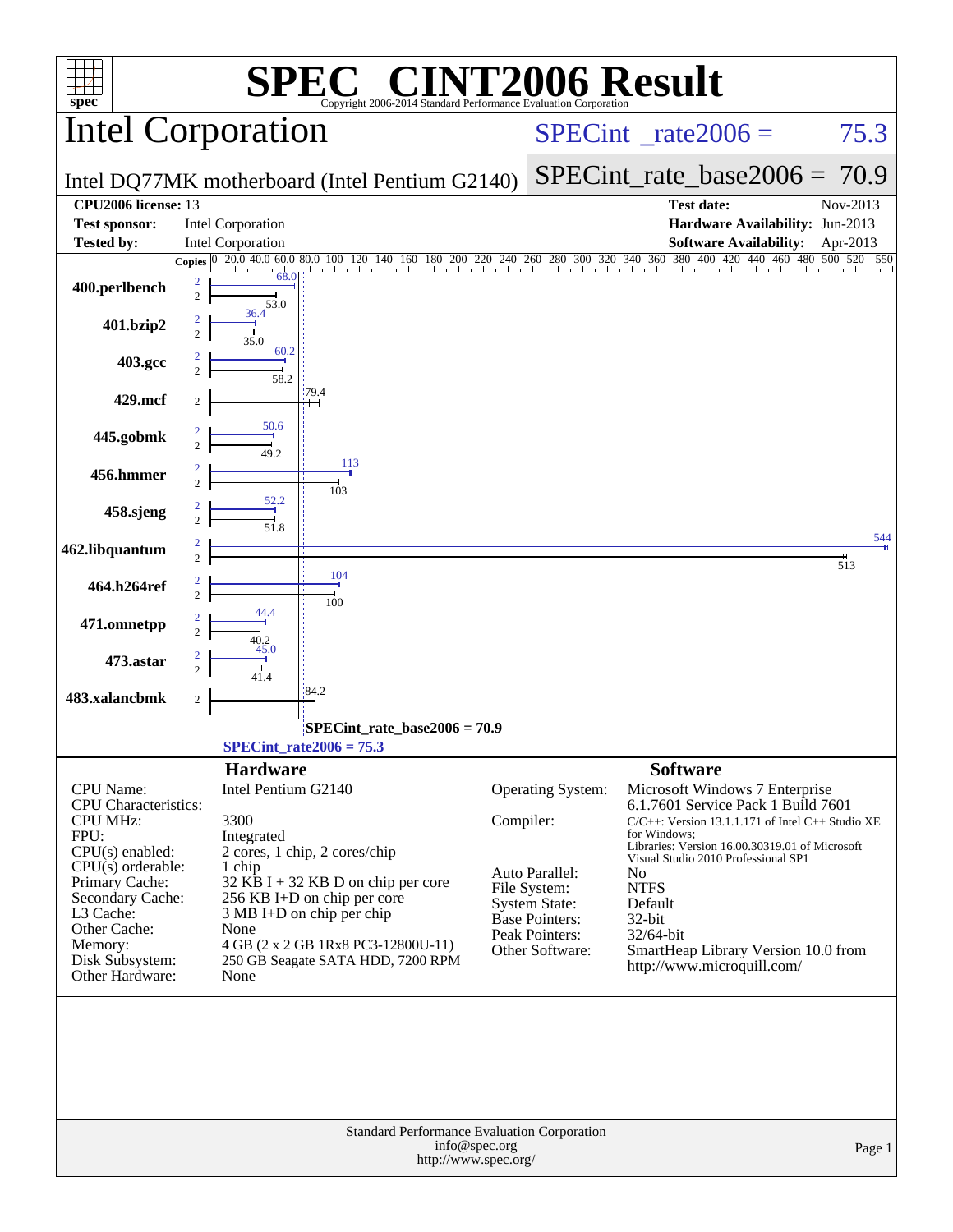

# Intel Corporation

# $SPECTnt_rate2006 = 75.3$

Intel DQ77MK motherboard (Intel Pentium G2140)

[SPECint\\_rate\\_base2006 =](http://www.spec.org/auto/cpu2006/Docs/result-fields.html#SPECintratebase2006) 70.9

#### **[CPU2006 license:](http://www.spec.org/auto/cpu2006/Docs/result-fields.html#CPU2006license)** 13 **[Test date:](http://www.spec.org/auto/cpu2006/Docs/result-fields.html#Testdate)** Nov-2013

**[Test sponsor:](http://www.spec.org/auto/cpu2006/Docs/result-fields.html#Testsponsor)** Intel Corporation **[Hardware Availability:](http://www.spec.org/auto/cpu2006/Docs/result-fields.html#HardwareAvailability)** Jun-2013 **[Tested by:](http://www.spec.org/auto/cpu2006/Docs/result-fields.html#Testedby)** Intel Corporation **[Software Availability:](http://www.spec.org/auto/cpu2006/Docs/result-fields.html#SoftwareAvailability)** Apr-2013

#### **[Results Table](http://www.spec.org/auto/cpu2006/Docs/result-fields.html#ResultsTable)**

|                    | <b>Base</b>    |                |              |                |       |                | <b>Peak</b>               |                          |                 |              |                |              |                |              |
|--------------------|----------------|----------------|--------------|----------------|-------|----------------|---------------------------|--------------------------|-----------------|--------------|----------------|--------------|----------------|--------------|
| <b>Benchmark</b>   | <b>Copies</b>  | <b>Seconds</b> | Ratio        | <b>Seconds</b> | Ratio | <b>Seconds</b> | Ratio                     | <b>Copies</b>            | <b>Seconds</b>  | <b>Ratio</b> | <b>Seconds</b> | <b>Ratio</b> | <b>Seconds</b> | <b>Ratio</b> |
| 400.perlbench      |                | 371            | 52.6         | 369            | 53.0  | 368            | 53.2                      | $\overline{2}$           | 287             | 68.0         | 287            | 68.0         | 288            | 67.8         |
| 401.bzip2          | $\overline{2}$ | 555            | 34.8         | 550            | 35.0  | 552            | 35.0                      | $\overline{2}$           | 526             | 36.6         | 529            | 36.4         | 539            | 35.8         |
| $403.\mathrm{gcc}$ | $\overline{c}$ | 277            | 58.2         | 276            | 58.4  | 280            | 57.6                      | $\overline{2}$           | 269             | 59.8         | 268            | 60.2         | 266            | 60.6         |
| $429$ .mcf         |                | 230            | 79.4         | 209            | 87.4  | 236            | 77.2                      | $\overline{2}$           | 230             | 79.4         | 209            | 87.4         | 236            | 77.2         |
| $445$ .gobm $k$    | $\overline{2}$ | 426            | 49.2         | 426            | 49.2  | 426            | 49.4                      | $\overline{2}$           | 416             | 50.4         | 415            | 50.6         | 415            | 50.6         |
| 456.hmmer          | 2              | 181            | 103          | 181            | 103   | 181            | 103                       | $\overline{2}$           | 167             | 112          | 165            | 113          | 164            | 114          |
| $458$ .sjeng       | $\mathfrak{D}$ | 468            | 51.8         | 467            | 51.8  | 467            | 51.8                      | $\overline{2}$           | 466             | 52.0         | 463            | 52.2         | 464            | 52.2         |
| 462.libquantum     |                | 80.8           | 513          | 81.3           | 510   | 80.8           | 513                       | $\overline{2}$           | 76.3            | 543          | 76.2           | 544          | 75.9           | 546          |
| 464.h264ref        | $\overline{c}$ | 442            | 100          | 442            | 100   | 445            | 99.4                      | $\overline{2}$           | 427             | 104          | 427            | 104          | 425            | 104          |
| 471.omnetpp        | $\overline{2}$ | 313            | 40.0         | 311            | 40.2  | 311            | 40.2                      | $\sim$                   | 281             | 44.4         | 282            | 44.4         | 281            | 44.4         |
| 473.astar          | $\mathfrak{D}$ | 340            | 41.4         | 340            | 41.4  | 340            | 41.2                      | $\overline{\mathcal{L}}$ | 312             | 45.0         | 313            | 45.0         | 314            | 44.8         |
| 483.xalancbmk      | $\overline{2}$ | 163            | 84.4         | 164            | 84.2  | 164            | 84.2                      | $\overline{2}$           | 163             | 84.4         | 164            | 84.2         | 164            | 84.2         |
| $\mathbf{r}$       | $\mathbf{I}$ . |                | $\mathbf{1}$ | 1.1.1.1        |       |                | $\mathbf{r}$ $\mathbf{r}$ |                          | $\cdot$ $\cdot$ |              |                |              |                |              |

Results appear in the [order in which they were run.](http://www.spec.org/auto/cpu2006/Docs/result-fields.html#RunOrder) Bold underlined text [indicates a median measurement.](http://www.spec.org/auto/cpu2006/Docs/result-fields.html#Median)

#### **[Compiler Invocation Notes](http://www.spec.org/auto/cpu2006/Docs/result-fields.html#CompilerInvocationNotes)**

 To compile these binaries, the Intel Compiler 13.1 was set up to generate 32-bit binaries with the command: "ipsxe-comp-vars.bat ia32 vs2010" (shortcut provided in the Intel(r) Parallel Studio XE 2013 program folder)

### **[Submit Notes](http://www.spec.org/auto/cpu2006/Docs/result-fields.html#SubmitNotes)**

 Processes were bound to specific processors using the start command with the /affinity switch. The config file option 'submit' was used to generate the affinity mask for each process.

### **[Platform Notes](http://www.spec.org/auto/cpu2006/Docs/result-fields.html#PlatformNotes)**

 Sysinfo program C:\SPEC13.1/Docs/sysinfo \$Rev: 6775 \$ \$Date:: 2011-08-16 #\$ \8787f7622badcf24e01c368b1db4377c running on Clt7054D2179849 Fri Nov 22 12:17:43 2013

 This section contains SUT (System Under Test) info as seen by some common utilities. To remove or add to this section, see: <http://www.spec.org/cpu2006/Docs/config.html#sysinfo>

 Trying 'systeminfo' OS Name : Microsoft Windows 7 Enterprise<br>OS Version : 6.1.7601 Service Pack 1 Build : 6.1.7601 Service Pack 1 Build 7601 System Manufacturer: INTEL\_ System Model : DO77MK Processor(s) : 1 Processor(s) Installed. Continued on next page

> Standard Performance Evaluation Corporation [info@spec.org](mailto:info@spec.org) <http://www.spec.org/>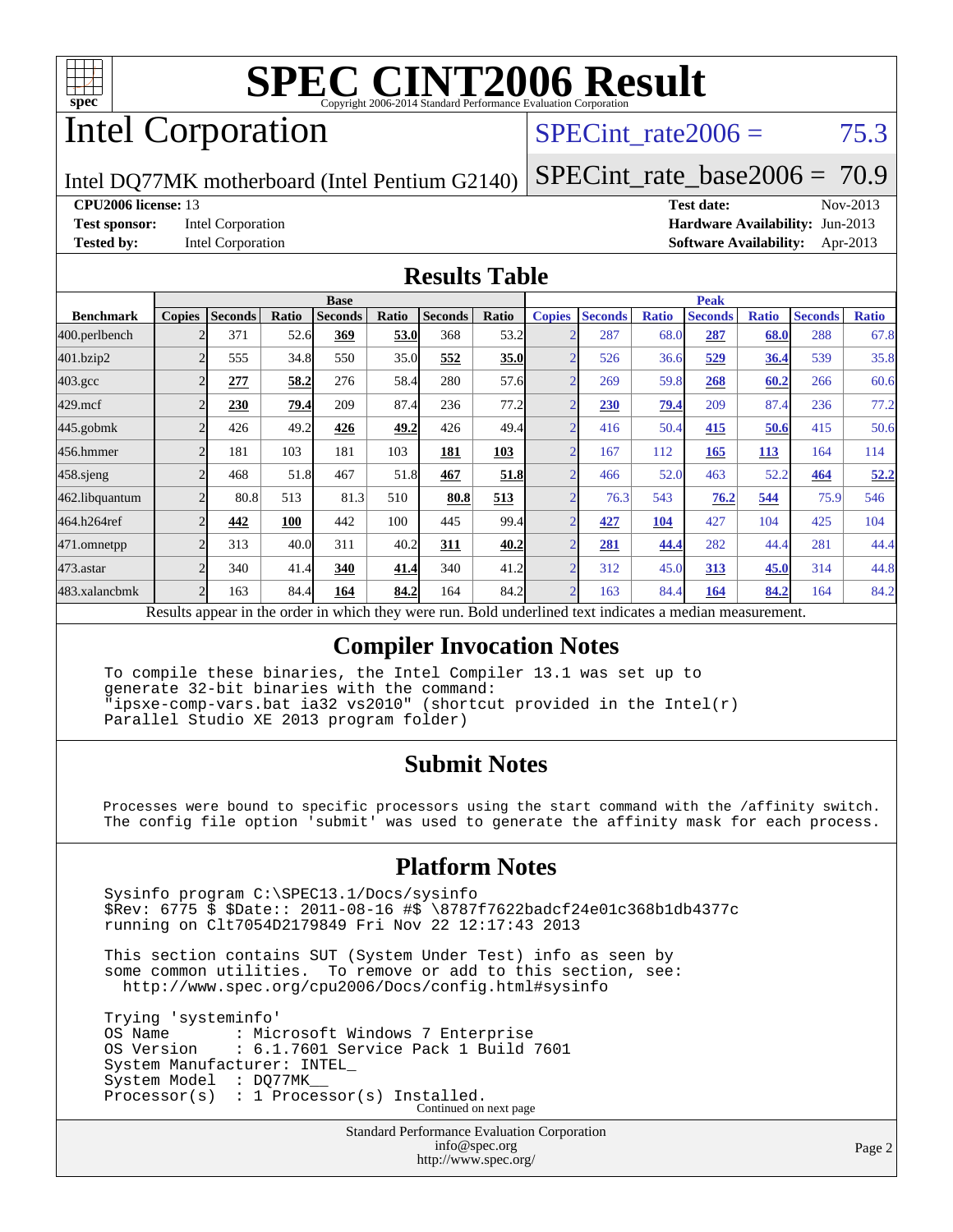

# Intel Corporation

SPECint rate $2006 = 75.3$ 

[SPECint\\_rate\\_base2006 =](http://www.spec.org/auto/cpu2006/Docs/result-fields.html#SPECintratebase2006) 70.9

Intel DQ77MK motherboard (Intel Pentium G2140)

**[Test sponsor:](http://www.spec.org/auto/cpu2006/Docs/result-fields.html#Testsponsor)** Intel Corporation **[Hardware Availability:](http://www.spec.org/auto/cpu2006/Docs/result-fields.html#HardwareAvailability)** Jun-2013 **[Tested by:](http://www.spec.org/auto/cpu2006/Docs/result-fields.html#Testedby)** Intel Corporation **[Software Availability:](http://www.spec.org/auto/cpu2006/Docs/result-fields.html#SoftwareAvailability)** Apr-2013

**[CPU2006 license:](http://www.spec.org/auto/cpu2006/Docs/result-fields.html#CPU2006license)** 13 **[Test date:](http://www.spec.org/auto/cpu2006/Docs/result-fields.html#Testdate)** Nov-2013

#### **[Platform Notes \(Continued\)](http://www.spec.org/auto/cpu2006/Docs/result-fields.html#PlatformNotes)**

 [01]: Intel64 Family 6 Model 58 Stepping 9 GenuineIntel ~3300 Mhz BIOS Version : Intel Corp. MKQ7710H.86A.0054.2012.1120.1444, 11/20/2012 Total Physical Memory: 3,912 MB

 Trying 'wmic cpu get /value' DeviceID L2CacheSize : 512 L3CacheSize : 3072 MaxClockSpeed : 3300 Name : Intel(R) Pentium(R) CPU G2140 @ 3.30GHz NumberOfCores : 2 NumberOfLogicalProcessors: 2

 (End of data from sysinfo program) BIOS: SATA mode set to RAID Windows Disk Driver: Intel Rapid Storage Technology 12.5.0.1066 Windows Chipset Driver: Intel Chipset Driver 9.4.0.1027

#### **[Component Notes](http://www.spec.org/auto/cpu2006/Docs/result-fields.html#ComponentNotes)**

 Tested systems can be used with Shin-G ATX case, PC Power and Cooling 1200W power supply Micron MT8JTF25664AZ-1G6 Series Memory DIMMs

#### **[General Notes](http://www.spec.org/auto/cpu2006/Docs/result-fields.html#GeneralNotes)**

 Binaries compiled on a system with 1x Intel Core i7-860 CPU + 8GB memory using Windows 7 Enterprise 64-bit

## **[Base Compiler Invocation](http://www.spec.org/auto/cpu2006/Docs/result-fields.html#BaseCompilerInvocation)**

[C benchmarks](http://www.spec.org/auto/cpu2006/Docs/result-fields.html#Cbenchmarks): [icl -Qvc10](http://www.spec.org/cpu2006/results/res2014q3/cpu2006-20140701-30227.flags.html#user_CCbase_intel_icc_vc10_9607f3ecbcdf68042245f068e51b40c1) [-Qstd=c99](http://www.spec.org/cpu2006/results/res2014q3/cpu2006-20140701-30227.flags.html#user_CCbase_intel_compiler_c99_mode_1a3d110e3041b3ad4466830521bdad2a)

[C++ benchmarks:](http://www.spec.org/auto/cpu2006/Docs/result-fields.html#CXXbenchmarks) [icl -Qvc10](http://www.spec.org/cpu2006/results/res2014q3/cpu2006-20140701-30227.flags.html#user_CXXbase_intel_icc_vc10_9607f3ecbcdf68042245f068e51b40c1)

## **[Base Portability Flags](http://www.spec.org/auto/cpu2006/Docs/result-fields.html#BasePortabilityFlags)**

 403.gcc: [-DSPEC\\_CPU\\_WIN32](http://www.spec.org/cpu2006/results/res2014q3/cpu2006-20140701-30227.flags.html#b403.gcc_baseCPORTABILITY_DSPEC_CPU_WIN32) 464.h264ref: [-DWIN32](http://www.spec.org/cpu2006/results/res2014q3/cpu2006-20140701-30227.flags.html#b464.h264ref_baseCPORTABILITY_DWIN32) [-DSPEC\\_CPU\\_NO\\_INTTYPES](http://www.spec.org/cpu2006/results/res2014q3/cpu2006-20140701-30227.flags.html#b464.h264ref_baseCPORTABILITY_DSPEC_CPU_NO_INTTYPES) 483.xalancbmk: [-Qoption,cpp,--no\\_wchar\\_t\\_keyword](http://www.spec.org/cpu2006/results/res2014q3/cpu2006-20140701-30227.flags.html#user_baseCXXPORTABILITY483_xalancbmk_f-no_wchar_t_keyword_ec0ad4495a16b4e858bfcb29d949d25d)

> Standard Performance Evaluation Corporation [info@spec.org](mailto:info@spec.org) <http://www.spec.org/>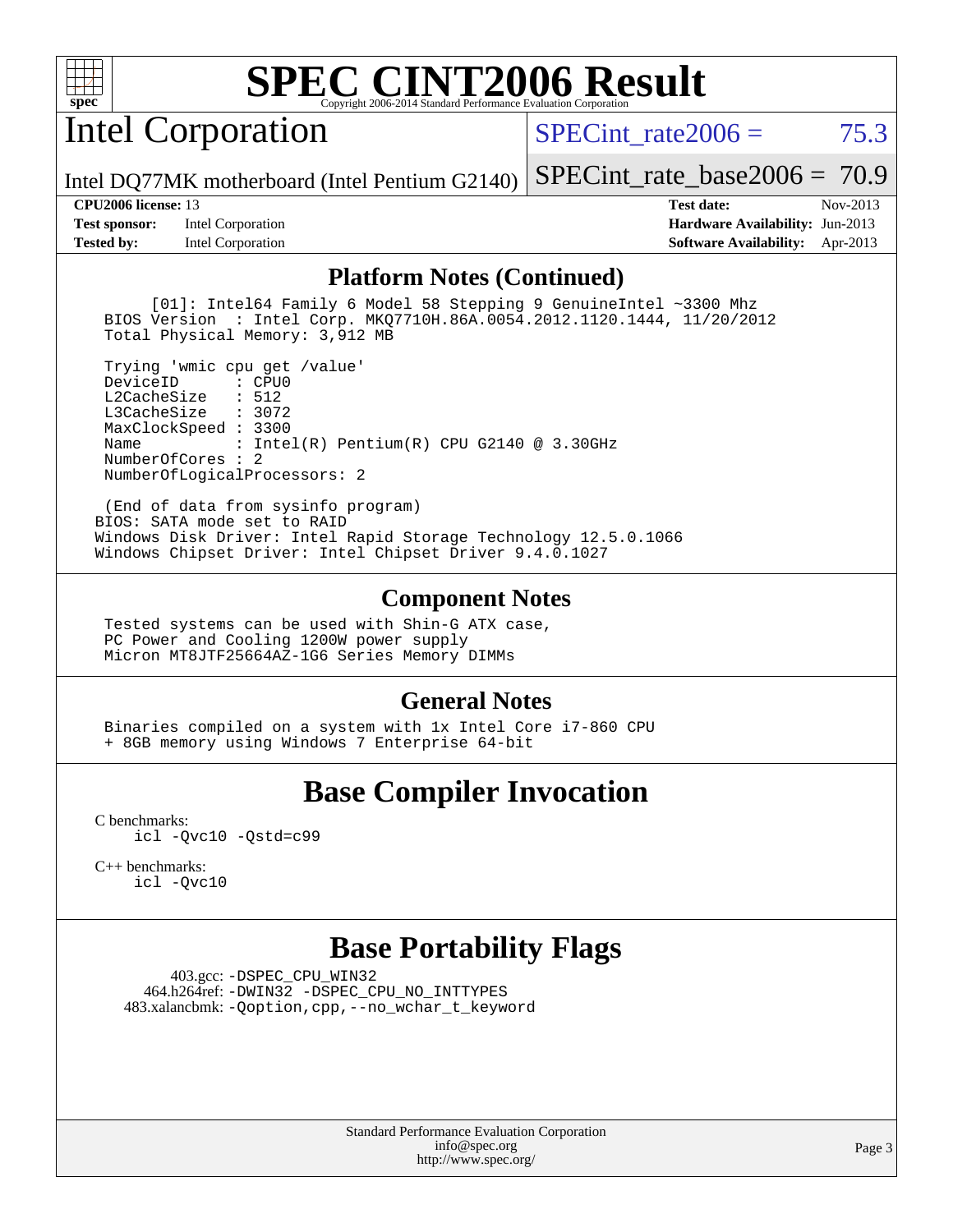

# Intel Corporation

SPECint rate $2006 = 75.3$ 

[SPECint\\_rate\\_base2006 =](http://www.spec.org/auto/cpu2006/Docs/result-fields.html#SPECintratebase2006) 70.9

Intel DQ77MK motherboard (Intel Pentium G2140)

**[Test sponsor:](http://www.spec.org/auto/cpu2006/Docs/result-fields.html#Testsponsor)** Intel Corporation **[Hardware Availability:](http://www.spec.org/auto/cpu2006/Docs/result-fields.html#HardwareAvailability)** Jun-2013 **[Tested by:](http://www.spec.org/auto/cpu2006/Docs/result-fields.html#Testedby)** Intel Corporation **[Software Availability:](http://www.spec.org/auto/cpu2006/Docs/result-fields.html#SoftwareAvailability)** Apr-2013

**[CPU2006 license:](http://www.spec.org/auto/cpu2006/Docs/result-fields.html#CPU2006license)** 13 **[Test date:](http://www.spec.org/auto/cpu2006/Docs/result-fields.html#Testdate)** Nov-2013

## **[Base Optimization Flags](http://www.spec.org/auto/cpu2006/Docs/result-fields.html#BaseOptimizationFlags)**

[C benchmarks](http://www.spec.org/auto/cpu2006/Docs/result-fields.html#Cbenchmarks):

[-QxSSE4.2](http://www.spec.org/cpu2006/results/res2014q3/cpu2006-20140701-30227.flags.html#user_CCbase_f-QxSSE42_372695bbe211719895df0310b324a1ca) [-Qipo](http://www.spec.org/cpu2006/results/res2014q3/cpu2006-20140701-30227.flags.html#user_CCbase_f-Qipo) [-O3](http://www.spec.org/cpu2006/results/res2014q3/cpu2006-20140701-30227.flags.html#user_CCbase_f-O3) [-Qprec-div-](http://www.spec.org/cpu2006/results/res2014q3/cpu2006-20140701-30227.flags.html#user_CCbase_f-Qprec-div-) [-Qopt-prefetch](http://www.spec.org/cpu2006/results/res2014q3/cpu2006-20140701-30227.flags.html#user_CCbase_f-Qprefetch_37c211608666b9dff9380561f602f0a8) [/F512000000](http://www.spec.org/cpu2006/results/res2014q3/cpu2006-20140701-30227.flags.html#user_CCbase_set_stack_space_98438a10eb60aa5f35f4c79d9b9b27b1)

[C++ benchmarks:](http://www.spec.org/auto/cpu2006/Docs/result-fields.html#CXXbenchmarks)

[-QxSSE4.2](http://www.spec.org/cpu2006/results/res2014q3/cpu2006-20140701-30227.flags.html#user_CXXbase_f-QxSSE42_372695bbe211719895df0310b324a1ca) [-Qipo](http://www.spec.org/cpu2006/results/res2014q3/cpu2006-20140701-30227.flags.html#user_CXXbase_f-Qipo) [-O3](http://www.spec.org/cpu2006/results/res2014q3/cpu2006-20140701-30227.flags.html#user_CXXbase_f-O3) [-Qprec-div-](http://www.spec.org/cpu2006/results/res2014q3/cpu2006-20140701-30227.flags.html#user_CXXbase_f-Qprec-div-) [-Qopt-prefetch](http://www.spec.org/cpu2006/results/res2014q3/cpu2006-20140701-30227.flags.html#user_CXXbase_f-Qprefetch_37c211608666b9dff9380561f602f0a8) [-Qcxx-features](http://www.spec.org/cpu2006/results/res2014q3/cpu2006-20140701-30227.flags.html#user_CXXbase_f-Qcxx_features_dbf36c8a6dba956e22f1645e4dcd4d98) [/F512000000](http://www.spec.org/cpu2006/results/res2014q3/cpu2006-20140701-30227.flags.html#user_CXXbase_set_stack_space_98438a10eb60aa5f35f4c79d9b9b27b1) [shlW32M.lib](http://www.spec.org/cpu2006/results/res2014q3/cpu2006-20140701-30227.flags.html#user_CXXbase_SmartHeap32_d106338dfda1a055705c9b519e07f096) [-link /FORCE:MULTIPLE](http://www.spec.org/cpu2006/results/res2014q3/cpu2006-20140701-30227.flags.html#user_CXXbase_link_force_multiple2_070fe330869edf77077b841074b8b0b6)

## **[Base Other Flags](http://www.spec.org/auto/cpu2006/Docs/result-fields.html#BaseOtherFlags)**

[C benchmarks](http://www.spec.org/auto/cpu2006/Docs/result-fields.html#Cbenchmarks):

403.gcc: [-Dalloca=\\_alloca](http://www.spec.org/cpu2006/results/res2014q3/cpu2006-20140701-30227.flags.html#b403.gcc_baseEXTRA_CFLAGS_Dalloca_be3056838c12de2578596ca5467af7f3)

# **[Peak Compiler Invocation](http://www.spec.org/auto/cpu2006/Docs/result-fields.html#PeakCompilerInvocation)**

[C benchmarks \(except as noted below\)](http://www.spec.org/auto/cpu2006/Docs/result-fields.html#Cbenchmarksexceptasnotedbelow):

[icl -Qvc10](http://www.spec.org/cpu2006/results/res2014q3/cpu2006-20140701-30227.flags.html#user_CCpeak_intel_icc_vc10_9607f3ecbcdf68042245f068e51b40c1) [-Qstd=c99](http://www.spec.org/cpu2006/results/res2014q3/cpu2006-20140701-30227.flags.html#user_CCpeak_intel_compiler_c99_mode_1a3d110e3041b3ad4466830521bdad2a)

456.hmmer: [C:\Program Files \(x86\)\Intel\Composer XE 2013.171/bin/intel64/icl.exe](http://www.spec.org/cpu2006/results/res2014q3/cpu2006-20140701-30227.flags.html#user_peakCCLD456_hmmer_intel_icc_64bit_a47adb23ffeeb40a4c72a454746f326c)

458.sjeng: [C:\Program Files \(x86\)\Intel\Composer XE 2013.171/bin/intel64/icl.exe](http://www.spec.org/cpu2006/results/res2014q3/cpu2006-20140701-30227.flags.html#user_peakCCLD458_sjeng_intel_icc_64bit_a47adb23ffeeb40a4c72a454746f326c)

 462.libquantum: [C:\Program Files \(x86\)\Intel\Composer XE 2013.171/bin/intel64/icl.exe](http://www.spec.org/cpu2006/results/res2014q3/cpu2006-20140701-30227.flags.html#user_peakCCLD462_libquantum_intel_icc_64bit_a47adb23ffeeb40a4c72a454746f326c)  $-Ostd=c99$ 

[C++ benchmarks \(except as noted below\):](http://www.spec.org/auto/cpu2006/Docs/result-fields.html#CXXbenchmarksexceptasnotedbelow) [icl -Qvc10](http://www.spec.org/cpu2006/results/res2014q3/cpu2006-20140701-30227.flags.html#user_CXXpeak_intel_icc_vc10_9607f3ecbcdf68042245f068e51b40c1)

473.astar: [C:\Program Files \(x86\)\Intel\Composer XE 2013.171/bin/intel64/icl.exe](http://www.spec.org/cpu2006/results/res2014q3/cpu2006-20140701-30227.flags.html#user_peakCXXLD473_astar_intel_icc_64bit_a47adb23ffeeb40a4c72a454746f326c)

## **[Peak Portability Flags](http://www.spec.org/auto/cpu2006/Docs/result-fields.html#PeakPortabilityFlags)**

 403.gcc: [-DSPEC\\_CPU\\_WIN32](http://www.spec.org/cpu2006/results/res2014q3/cpu2006-20140701-30227.flags.html#b403.gcc_peakCPORTABILITY_DSPEC_CPU_WIN32) 456.hmmer: [-DSPEC\\_CPU\\_P64](http://www.spec.org/cpu2006/results/res2014q3/cpu2006-20140701-30227.flags.html#suite_peakPORTABILITY456_hmmer_DSPEC_CPU_P64) 458.sjeng: [-DSPEC\\_CPU\\_P64](http://www.spec.org/cpu2006/results/res2014q3/cpu2006-20140701-30227.flags.html#suite_peakPORTABILITY458_sjeng_DSPEC_CPU_P64) 462.libquantum: [-DSPEC\\_CPU\\_P64](http://www.spec.org/cpu2006/results/res2014q3/cpu2006-20140701-30227.flags.html#suite_peakPORTABILITY462_libquantum_DSPEC_CPU_P64) 464.h264ref: [-DWIN32](http://www.spec.org/cpu2006/results/res2014q3/cpu2006-20140701-30227.flags.html#b464.h264ref_peakCPORTABILITY_DWIN32) [-DSPEC\\_CPU\\_NO\\_INTTYPES](http://www.spec.org/cpu2006/results/res2014q3/cpu2006-20140701-30227.flags.html#b464.h264ref_peakCPORTABILITY_DSPEC_CPU_NO_INTTYPES) 473.astar: [-DSPEC\\_CPU\\_P64](http://www.spec.org/cpu2006/results/res2014q3/cpu2006-20140701-30227.flags.html#suite_peakPORTABILITY473_astar_DSPEC_CPU_P64) 483.xalancbmk: [-Qoption,cpp,--no\\_wchar\\_t\\_keyword](http://www.spec.org/cpu2006/results/res2014q3/cpu2006-20140701-30227.flags.html#user_peakCXXPORTABILITY483_xalancbmk_f-no_wchar_t_keyword_ec0ad4495a16b4e858bfcb29d949d25d)

> Standard Performance Evaluation Corporation [info@spec.org](mailto:info@spec.org) <http://www.spec.org/>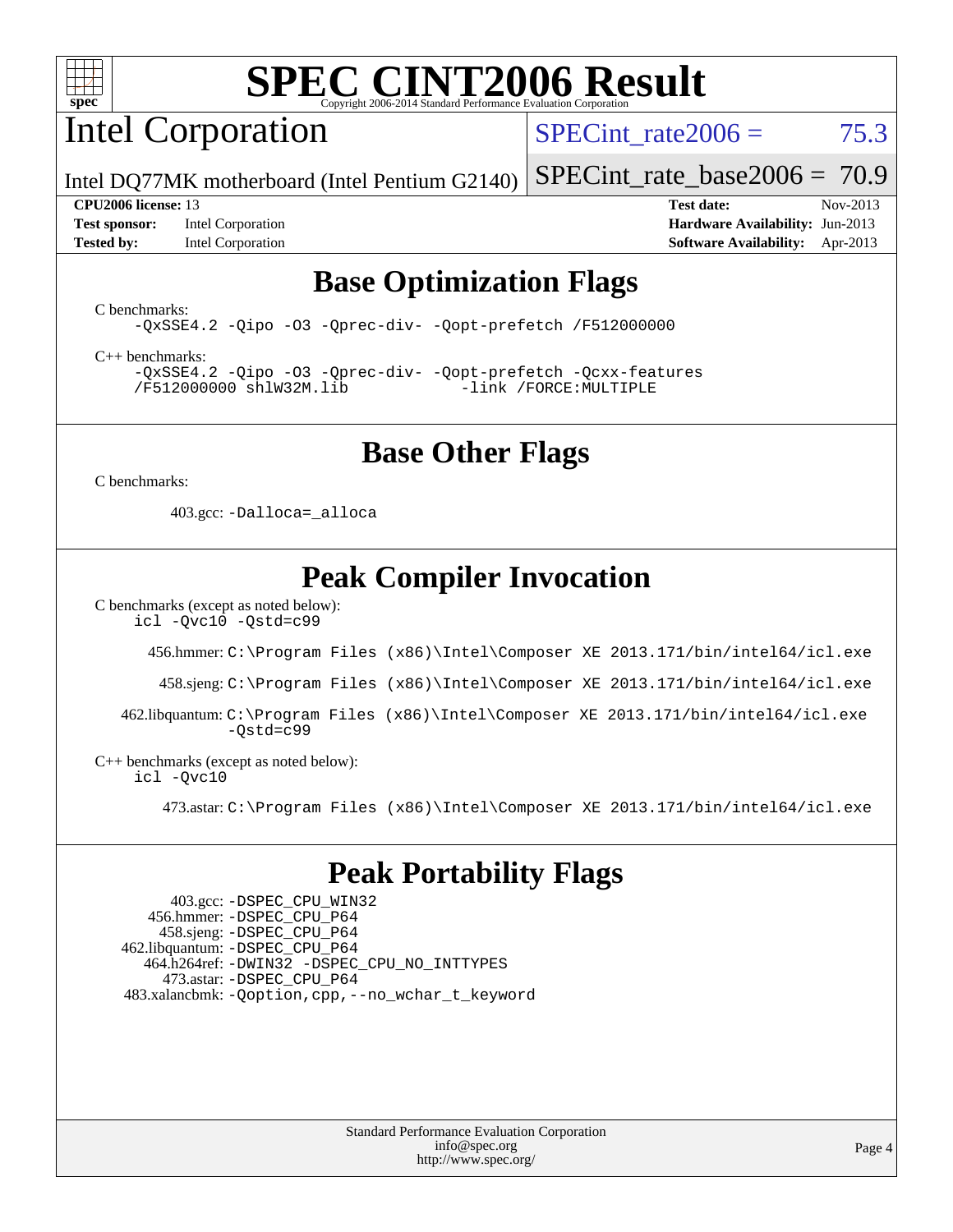

Intel Corporation

SPECint rate $2006 = 75.3$ 

Intel DQ77MK motherboard (Intel Pentium G2140) [SPECint\\_rate\\_base2006 =](http://www.spec.org/auto/cpu2006/Docs/result-fields.html#SPECintratebase2006) 70.9

**[Tested by:](http://www.spec.org/auto/cpu2006/Docs/result-fields.html#Testedby)** Intel Corporation **[Software Availability:](http://www.spec.org/auto/cpu2006/Docs/result-fields.html#SoftwareAvailability)** Apr-2013

**[CPU2006 license:](http://www.spec.org/auto/cpu2006/Docs/result-fields.html#CPU2006license)** 13 **[Test date:](http://www.spec.org/auto/cpu2006/Docs/result-fields.html#Testdate)** Nov-2013 **[Test sponsor:](http://www.spec.org/auto/cpu2006/Docs/result-fields.html#Testsponsor)** Intel Corporation **[Hardware Availability:](http://www.spec.org/auto/cpu2006/Docs/result-fields.html#HardwareAvailability)** Jun-2013

# **[Peak Optimization Flags](http://www.spec.org/auto/cpu2006/Docs/result-fields.html#PeakOptimizationFlags)**

#### [C benchmarks](http://www.spec.org/auto/cpu2006/Docs/result-fields.html#Cbenchmarks):

 400.perlbench: [-QxSSE4.2](http://www.spec.org/cpu2006/results/res2014q3/cpu2006-20140701-30227.flags.html#user_peakPASS2_CFLAGSPASS2_LDFLAGS400_perlbench_f-QxSSE42_372695bbe211719895df0310b324a1ca)(pass 2) [-Qprof\\_gen](http://www.spec.org/cpu2006/results/res2014q3/cpu2006-20140701-30227.flags.html#user_peakPASS1_CFLAGSPASS1_LDFLAGS400_perlbench_Qprof_gen)(pass 1) [-Qprof\\_use](http://www.spec.org/cpu2006/results/res2014q3/cpu2006-20140701-30227.flags.html#user_peakPASS2_CFLAGSPASS2_LDFLAGS400_perlbench_Qprof_use)(pass 2) [-Qipo](http://www.spec.org/cpu2006/results/res2014q3/cpu2006-20140701-30227.flags.html#user_peakOPTIMIZE400_perlbench_f-Qipo) [-O3](http://www.spec.org/cpu2006/results/res2014q3/cpu2006-20140701-30227.flags.html#user_peakOPTIMIZE400_perlbench_f-O3) [-Qprec-div-](http://www.spec.org/cpu2006/results/res2014q3/cpu2006-20140701-30227.flags.html#user_peakOPTIMIZE400_perlbench_f-Qprec-div-) [-Qansi-alias](http://www.spec.org/cpu2006/results/res2014q3/cpu2006-20140701-30227.flags.html#user_peakOPTIMIZE400_perlbench_f-Qansi-alias) [-Qopt-prefetch](http://www.spec.org/cpu2006/results/res2014q3/cpu2006-20140701-30227.flags.html#user_peakOPTIMIZE400_perlbench_f-Qprefetch_37c211608666b9dff9380561f602f0a8) [/F512000000](http://www.spec.org/cpu2006/results/res2014q3/cpu2006-20140701-30227.flags.html#user_peakEXTRA_LDFLAGS400_perlbench_set_stack_space_98438a10eb60aa5f35f4c79d9b9b27b1) [shlW32M.lib](http://www.spec.org/cpu2006/results/res2014q3/cpu2006-20140701-30227.flags.html#user_peakEXTRA_LIBS400_perlbench_SmartHeap32_d106338dfda1a055705c9b519e07f096) [-link /FORCE:MULTIPLE](http://www.spec.org/cpu2006/results/res2014q3/cpu2006-20140701-30227.flags.html#user_peakLDOUT400_perlbench_link_force_multiple2_070fe330869edf77077b841074b8b0b6) 401.bzip2: [-QxSSE4.2](http://www.spec.org/cpu2006/results/res2014q3/cpu2006-20140701-30227.flags.html#user_peakPASS2_CFLAGSPASS2_LDFLAGS401_bzip2_f-QxSSE42_372695bbe211719895df0310b324a1ca)(pass 2) [-Qprof\\_gen](http://www.spec.org/cpu2006/results/res2014q3/cpu2006-20140701-30227.flags.html#user_peakPASS1_CFLAGSPASS1_LDFLAGS401_bzip2_Qprof_gen)(pass 1) [-Qprof\\_use](http://www.spec.org/cpu2006/results/res2014q3/cpu2006-20140701-30227.flags.html#user_peakPASS2_CFLAGSPASS2_LDFLAGS401_bzip2_Qprof_use)(pass 2) [-Qipo](http://www.spec.org/cpu2006/results/res2014q3/cpu2006-20140701-30227.flags.html#user_peakOPTIMIZE401_bzip2_f-Qipo) [-O3](http://www.spec.org/cpu2006/results/res2014q3/cpu2006-20140701-30227.flags.html#user_peakOPTIMIZE401_bzip2_f-O3) [-Qprec-div-](http://www.spec.org/cpu2006/results/res2014q3/cpu2006-20140701-30227.flags.html#user_peakOPTIMIZE401_bzip2_f-Qprec-div-) [-Qopt-prefetch](http://www.spec.org/cpu2006/results/res2014q3/cpu2006-20140701-30227.flags.html#user_peakOPTIMIZE401_bzip2_f-Qprefetch_37c211608666b9dff9380561f602f0a8) [-Qansi-alias](http://www.spec.org/cpu2006/results/res2014q3/cpu2006-20140701-30227.flags.html#user_peakOPTIMIZE401_bzip2_f-Qansi-alias) [/F512000000](http://www.spec.org/cpu2006/results/res2014q3/cpu2006-20140701-30227.flags.html#user_peakEXTRA_LDFLAGS401_bzip2_set_stack_space_98438a10eb60aa5f35f4c79d9b9b27b1) 403.gcc: [-QxSSE4.2](http://www.spec.org/cpu2006/results/res2014q3/cpu2006-20140701-30227.flags.html#user_peakPASS2_CFLAGSPASS2_LDFLAGS403_gcc_f-QxSSE42_372695bbe211719895df0310b324a1ca)(pass 2) [-Qprof\\_gen](http://www.spec.org/cpu2006/results/res2014q3/cpu2006-20140701-30227.flags.html#user_peakPASS1_CFLAGSPASS1_LDFLAGS403_gcc_Qprof_gen)(pass 1) [-Qprof\\_use](http://www.spec.org/cpu2006/results/res2014q3/cpu2006-20140701-30227.flags.html#user_peakPASS2_CFLAGSPASS2_LDFLAGS403_gcc_Qprof_use)(pass 2) [-Qipo](http://www.spec.org/cpu2006/results/res2014q3/cpu2006-20140701-30227.flags.html#user_peakOPTIMIZE403_gcc_f-Qipo) [-O3](http://www.spec.org/cpu2006/results/res2014q3/cpu2006-20140701-30227.flags.html#user_peakOPTIMIZE403_gcc_f-O3) [-Qprec-div-](http://www.spec.org/cpu2006/results/res2014q3/cpu2006-20140701-30227.flags.html#user_peakOPTIMIZE403_gcc_f-Qprec-div-) [-Qopt-prefetch](http://www.spec.org/cpu2006/results/res2014q3/cpu2006-20140701-30227.flags.html#user_peakOPTIMIZE403_gcc_f-Qprefetch_37c211608666b9dff9380561f602f0a8) [/F512000000](http://www.spec.org/cpu2006/results/res2014q3/cpu2006-20140701-30227.flags.html#user_peakEXTRA_LDFLAGS403_gcc_set_stack_space_98438a10eb60aa5f35f4c79d9b9b27b1)  $429$ .mcf: basepeak = yes 445.gobmk: [-QxSSE4.2](http://www.spec.org/cpu2006/results/res2014q3/cpu2006-20140701-30227.flags.html#user_peakPASS2_CFLAGSPASS2_LDFLAGS445_gobmk_f-QxSSE42_372695bbe211719895df0310b324a1ca)(pass 2) [-Qprof\\_gen](http://www.spec.org/cpu2006/results/res2014q3/cpu2006-20140701-30227.flags.html#user_peakPASS1_CFLAGSPASS1_LDFLAGS445_gobmk_Qprof_gen)(pass 1) [-Qprof\\_use](http://www.spec.org/cpu2006/results/res2014q3/cpu2006-20140701-30227.flags.html#user_peakPASS2_CFLAGSPASS2_LDFLAGS445_gobmk_Qprof_use)(pass 2) [-Qipo](http://www.spec.org/cpu2006/results/res2014q3/cpu2006-20140701-30227.flags.html#user_peakOPTIMIZE445_gobmk_f-Qipo) [-O2](http://www.spec.org/cpu2006/results/res2014q3/cpu2006-20140701-30227.flags.html#user_peakOPTIMIZE445_gobmk_f-O2) [-Qprec-div-](http://www.spec.org/cpu2006/results/res2014q3/cpu2006-20140701-30227.flags.html#user_peakOPTIMIZE445_gobmk_f-Qprec-div-) [-Qansi-alias](http://www.spec.org/cpu2006/results/res2014q3/cpu2006-20140701-30227.flags.html#user_peakOPTIMIZE445_gobmk_f-Qansi-alias) [/F512000000](http://www.spec.org/cpu2006/results/res2014q3/cpu2006-20140701-30227.flags.html#user_peakEXTRA_LDFLAGS445_gobmk_set_stack_space_98438a10eb60aa5f35f4c79d9b9b27b1) 456.hmmer: [-Qauto-ilp32](http://www.spec.org/cpu2006/results/res2014q3/cpu2006-20140701-30227.flags.html#user_peakCCLD456_hmmer_f-Qauto-ilp32) [-QxSSE4.2](http://www.spec.org/cpu2006/results/res2014q3/cpu2006-20140701-30227.flags.html#user_peakPASS2_CFLAGSPASS2_LDFLAGS456_hmmer_f-QxSSE42_372695bbe211719895df0310b324a1ca)(pass 2) [-Qprof\\_gen](http://www.spec.org/cpu2006/results/res2014q3/cpu2006-20140701-30227.flags.html#user_peakPASS1_CFLAGSPASS1_LDFLAGS456_hmmer_Qprof_gen)(pass 1) [-Qprof\\_use](http://www.spec.org/cpu2006/results/res2014q3/cpu2006-20140701-30227.flags.html#user_peakPASS2_CFLAGSPASS2_LDFLAGS456_hmmer_Qprof_use)(pass 2) [-Qipo](http://www.spec.org/cpu2006/results/res2014q3/cpu2006-20140701-30227.flags.html#user_peakOPTIMIZE456_hmmer_f-Qipo) [-O3](http://www.spec.org/cpu2006/results/res2014q3/cpu2006-20140701-30227.flags.html#user_peakOPTIMIZE456_hmmer_f-O3) [-Qprec-div-](http://www.spec.org/cpu2006/results/res2014q3/cpu2006-20140701-30227.flags.html#user_peakOPTIMIZE456_hmmer_f-Qprec-div-) [-Qopt-prefetch](http://www.spec.org/cpu2006/results/res2014q3/cpu2006-20140701-30227.flags.html#user_peakOPTIMIZE456_hmmer_f-Qprefetch_37c211608666b9dff9380561f602f0a8) [/F512000000](http://www.spec.org/cpu2006/results/res2014q3/cpu2006-20140701-30227.flags.html#user_peakEXTRA_LDFLAGS456_hmmer_set_stack_space_98438a10eb60aa5f35f4c79d9b9b27b1) 458.sjeng: [-Qauto-ilp32](http://www.spec.org/cpu2006/results/res2014q3/cpu2006-20140701-30227.flags.html#user_peakCCLD458_sjeng_f-Qauto-ilp32) [-QxSSE4.2](http://www.spec.org/cpu2006/results/res2014q3/cpu2006-20140701-30227.flags.html#user_peakPASS2_CFLAGSPASS2_LDFLAGS458_sjeng_f-QxSSE42_372695bbe211719895df0310b324a1ca)(pass 2) [-Qprof\\_gen](http://www.spec.org/cpu2006/results/res2014q3/cpu2006-20140701-30227.flags.html#user_peakPASS1_CFLAGSPASS1_LDFLAGS458_sjeng_Qprof_gen)(pass 1) [-Qprof\\_use](http://www.spec.org/cpu2006/results/res2014q3/cpu2006-20140701-30227.flags.html#user_peakPASS2_CFLAGSPASS2_LDFLAGS458_sjeng_Qprof_use)(pass 2) [-Qipo](http://www.spec.org/cpu2006/results/res2014q3/cpu2006-20140701-30227.flags.html#user_peakOPTIMIZE458_sjeng_f-Qipo) [-O3](http://www.spec.org/cpu2006/results/res2014q3/cpu2006-20140701-30227.flags.html#user_peakOPTIMIZE458_sjeng_f-O3) [-Qprec-div-](http://www.spec.org/cpu2006/results/res2014q3/cpu2006-20140701-30227.flags.html#user_peakOPTIMIZE458_sjeng_f-Qprec-div-) [-Qunroll4](http://www.spec.org/cpu2006/results/res2014q3/cpu2006-20140701-30227.flags.html#user_peakOPTIMIZE458_sjeng_f-Qunroll_013b1c0ea3aa84ef2c65e488bcc3d968) [/F512000000](http://www.spec.org/cpu2006/results/res2014q3/cpu2006-20140701-30227.flags.html#user_peakEXTRA_LDFLAGS458_sjeng_set_stack_space_98438a10eb60aa5f35f4c79d9b9b27b1) 462.libquantum: [-Qauto-ilp32](http://www.spec.org/cpu2006/results/res2014q3/cpu2006-20140701-30227.flags.html#user_peakCCLD462_libquantum_f-Qauto-ilp32) [-QxSSE4.2](http://www.spec.org/cpu2006/results/res2014q3/cpu2006-20140701-30227.flags.html#user_peakOPTIMIZE462_libquantum_f-QxSSE42_372695bbe211719895df0310b324a1ca) [-Qipo](http://www.spec.org/cpu2006/results/res2014q3/cpu2006-20140701-30227.flags.html#user_peakOPTIMIZE462_libquantum_f-Qipo) [-O3](http://www.spec.org/cpu2006/results/res2014q3/cpu2006-20140701-30227.flags.html#user_peakOPTIMIZE462_libquantum_f-O3) [-Qprec-div-](http://www.spec.org/cpu2006/results/res2014q3/cpu2006-20140701-30227.flags.html#user_peakOPTIMIZE462_libquantum_f-Qprec-div-) [-Qopt-prefetch](http://www.spec.org/cpu2006/results/res2014q3/cpu2006-20140701-30227.flags.html#user_peakOPTIMIZE462_libquantum_f-Qprefetch_37c211608666b9dff9380561f602f0a8) [/F512000000](http://www.spec.org/cpu2006/results/res2014q3/cpu2006-20140701-30227.flags.html#user_peakEXTRA_LDFLAGS462_libquantum_set_stack_space_98438a10eb60aa5f35f4c79d9b9b27b1) 464.h264ref: [-QxSSE4.2](http://www.spec.org/cpu2006/results/res2014q3/cpu2006-20140701-30227.flags.html#user_peakPASS2_CFLAGSPASS2_LDFLAGS464_h264ref_f-QxSSE42_372695bbe211719895df0310b324a1ca)(pass 2) [-Qprof\\_gen](http://www.spec.org/cpu2006/results/res2014q3/cpu2006-20140701-30227.flags.html#user_peakPASS1_CFLAGSPASS1_LDFLAGS464_h264ref_Qprof_gen)(pass 1) [-Qprof\\_use](http://www.spec.org/cpu2006/results/res2014q3/cpu2006-20140701-30227.flags.html#user_peakPASS2_CFLAGSPASS2_LDFLAGS464_h264ref_Qprof_use)(pass 2) [-Qipo](http://www.spec.org/cpu2006/results/res2014q3/cpu2006-20140701-30227.flags.html#user_peakOPTIMIZE464_h264ref_f-Qipo) [-O3](http://www.spec.org/cpu2006/results/res2014q3/cpu2006-20140701-30227.flags.html#user_peakOPTIMIZE464_h264ref_f-O3) [-Qprec-div-](http://www.spec.org/cpu2006/results/res2014q3/cpu2006-20140701-30227.flags.html#user_peakOPTIMIZE464_h264ref_f-Qprec-div-) [-Qunroll2](http://www.spec.org/cpu2006/results/res2014q3/cpu2006-20140701-30227.flags.html#user_peakOPTIMIZE464_h264ref_f-Qunroll_1d9456aa650e77fc2a0cf43cef3fa08c) [-Qansi-alias](http://www.spec.org/cpu2006/results/res2014q3/cpu2006-20140701-30227.flags.html#user_peakOPTIMIZE464_h264ref_f-Qansi-alias) [/F512000000](http://www.spec.org/cpu2006/results/res2014q3/cpu2006-20140701-30227.flags.html#user_peakEXTRA_LDFLAGS464_h264ref_set_stack_space_98438a10eb60aa5f35f4c79d9b9b27b1) [C++ benchmarks:](http://www.spec.org/auto/cpu2006/Docs/result-fields.html#CXXbenchmarks) 471.omnetpp: [-QxSSE4.2](http://www.spec.org/cpu2006/results/res2014q3/cpu2006-20140701-30227.flags.html#user_peakPASS2_CXXFLAGSPASS2_LDFLAGS471_omnetpp_f-QxSSE42_372695bbe211719895df0310b324a1ca)(pass 2) [-Qprof\\_gen](http://www.spec.org/cpu2006/results/res2014q3/cpu2006-20140701-30227.flags.html#user_peakPASS1_CXXFLAGSPASS1_LDFLAGS471_omnetpp_Qprof_gen)(pass 1) [-Qprof\\_use](http://www.spec.org/cpu2006/results/res2014q3/cpu2006-20140701-30227.flags.html#user_peakPASS2_CXXFLAGSPASS2_LDFLAGS471_omnetpp_Qprof_use)(pass 2) [-Qipo](http://www.spec.org/cpu2006/results/res2014q3/cpu2006-20140701-30227.flags.html#user_peakOPTIMIZE471_omnetpp_f-Qipo) [-O3](http://www.spec.org/cpu2006/results/res2014q3/cpu2006-20140701-30227.flags.html#user_peakOPTIMIZE471_omnetpp_f-O3) [-Qprec-div-](http://www.spec.org/cpu2006/results/res2014q3/cpu2006-20140701-30227.flags.html#user_peakOPTIMIZE471_omnetpp_f-Qprec-div-) [-Qansi-alias](http://www.spec.org/cpu2006/results/res2014q3/cpu2006-20140701-30227.flags.html#user_peakOPTIMIZE471_omnetpp_f-Qansi-alias) [-Qopt-ra-region-strategy=block](http://www.spec.org/cpu2006/results/res2014q3/cpu2006-20140701-30227.flags.html#user_peakOPTIMIZE471_omnetpp_f-Qopt-ra-region-strategy_d2240e80a5d9053a1fd400255dbf4159) [/F512000000](http://www.spec.org/cpu2006/results/res2014q3/cpu2006-20140701-30227.flags.html#user_peakEXTRA_LDFLAGS471_omnetpp_set_stack_space_98438a10eb60aa5f35f4c79d9b9b27b1) [shlW32M.lib](http://www.spec.org/cpu2006/results/res2014q3/cpu2006-20140701-30227.flags.html#user_peakEXTRA_LIBS471_omnetpp_SmartHeap32_d106338dfda1a055705c9b519e07f096)  [-link /FORCE:MULTIPLE](http://www.spec.org/cpu2006/results/res2014q3/cpu2006-20140701-30227.flags.html#user_peakLDOUT471_omnetpp_link_force_multiple2_070fe330869edf77077b841074b8b0b6) 473.astar: [-Qauto-ilp32](http://www.spec.org/cpu2006/results/res2014q3/cpu2006-20140701-30227.flags.html#user_peakCXXLD473_astar_f-Qauto-ilp32) [-QxSSE4.2](http://www.spec.org/cpu2006/results/res2014q3/cpu2006-20140701-30227.flags.html#user_peakOPTIMIZE473_astar_f-QxSSE42_372695bbe211719895df0310b324a1ca) [-Qipo](http://www.spec.org/cpu2006/results/res2014q3/cpu2006-20140701-30227.flags.html#user_peakOPTIMIZE473_astar_f-Qipo) [-O3](http://www.spec.org/cpu2006/results/res2014q3/cpu2006-20140701-30227.flags.html#user_peakOPTIMIZE473_astar_f-O3) [-Qprec-div-](http://www.spec.org/cpu2006/results/res2014q3/cpu2006-20140701-30227.flags.html#user_peakOPTIMIZE473_astar_f-Qprec-div-) [-Qopt-prefetch](http://www.spec.org/cpu2006/results/res2014q3/cpu2006-20140701-30227.flags.html#user_peakOPTIMIZE473_astar_f-Qprefetch_37c211608666b9dff9380561f602f0a8) [/F512000000](http://www.spec.org/cpu2006/results/res2014q3/cpu2006-20140701-30227.flags.html#user_peakEXTRA_LDFLAGS473_astar_set_stack_space_98438a10eb60aa5f35f4c79d9b9b27b1) [shlW64M.lib](http://www.spec.org/cpu2006/results/res2014q3/cpu2006-20140701-30227.flags.html#user_peakEXTRA_LIBS473_astar_SmartHeap64_c4f7f76711bdf8c0633a5c1edf6e5396)  [-link /FORCE:MULTIPLE](http://www.spec.org/cpu2006/results/res2014q3/cpu2006-20140701-30227.flags.html#user_peakLDOUT473_astar_link_force_multiple2_070fe330869edf77077b841074b8b0b6) 483.xalancbmk: basepeak = yes